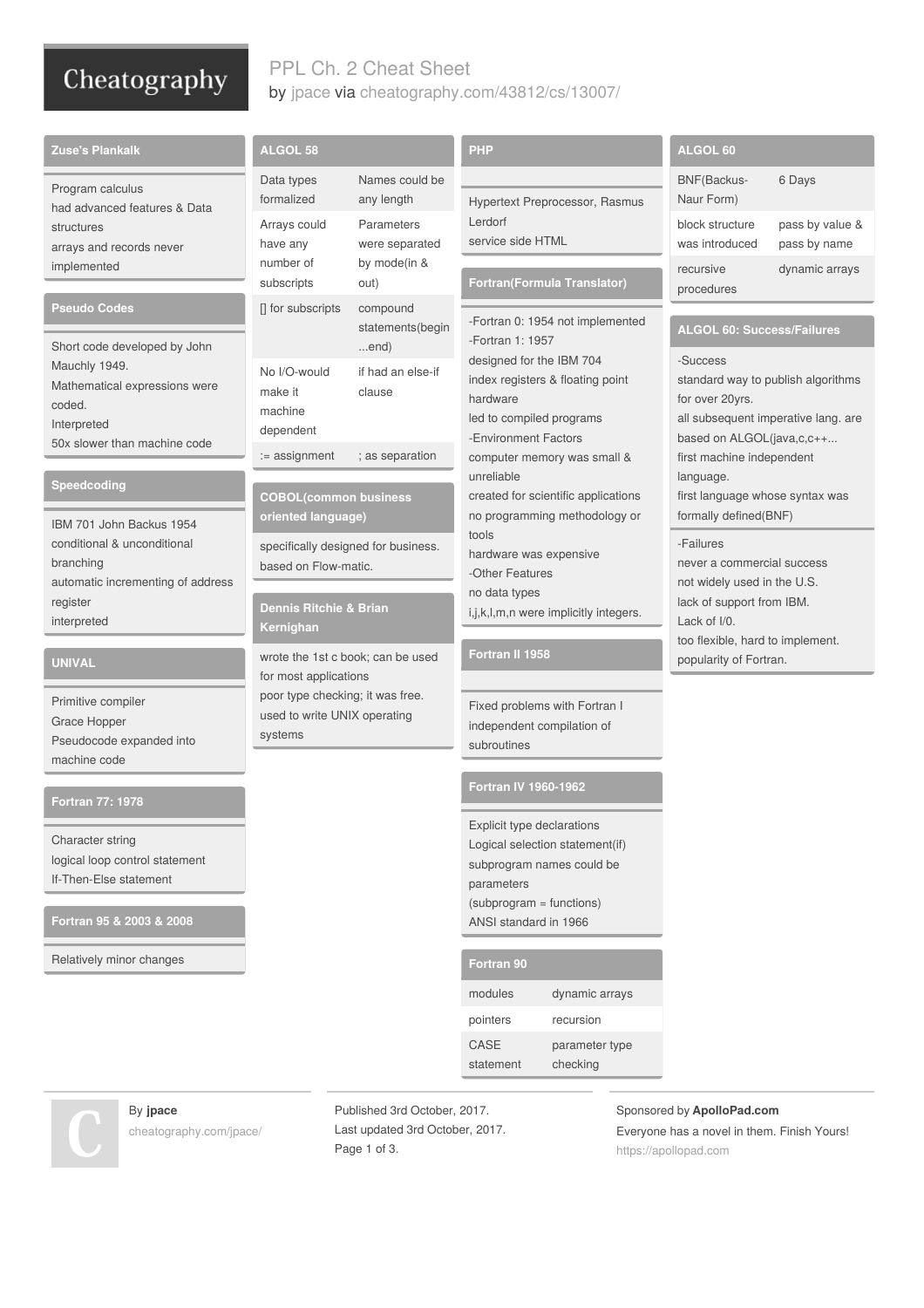## Cheatography

#### PPL Ch. 2 Cheat Sheet by [jpace](http://www.cheatography.com/jpace/) via [cheatography.com/43812/cs/13007/](http://www.cheatography.com/jpace/cheat-sheets/ppl-ch-2)

#### **Scripted Lang.**

-Pearl(designed by Larry Wall 1987)

wide spread use on the web used as a replacement for UNIX admin. lang.

-JavaScript(began at Netscape) used to create dynamic HTML documents.

pure interpretation;client side **HTML** 

related to Java only by syntax

#### **LISP**

-List Processing designed at MIT by McCarthy -AI Research data is processed in Lists (rather than arrays) symbolic computation (rather than numeric) -2 data types: atoms & lists -syntax based on lambda calculus

#### **LISP Evaluation**

-Pioneered functional programming no variables or assignment program controlled with application of functions: recursion, conditional expressions.



#### By **jpace**

[cheatography.com/jpace/](http://www.cheatography.com/jpace/)

**Related to LISP**

scheme developed at MIT

ML common LISP(large & complex) Haskell & F#

#### **ALGOL**

The goal was to create a universal language. Languages were machine dependent. GAMM 1955(fear of being dominated by america) attempted joint design process with ACM.

#### **Goals**

Syntax close to math. Possible to use the language to describe algorithms. Must be mechanically translatable into machine code.

#### **Flow-Matic**

Names up to 12 characters. English words for operators. Data & code was separate.

#### **Flow-Matic (cont)**

First word of every statement was a verb.

#### **COBOL Design process**

look like english. easy to use(even if less powerful) broader base of users. address current compiler problems. committee from manufacturers & D.o.D design problems: arithmetic expressions, subscripts

#### **COBOL contributions**

1st macro facility in a high level language. records nested selection statements. long names(from flow-matic) still most widely used language for businesses mandated by D.o.D separate data division strong on reports

#### **C++(descendant of ALGOL)**

Bell Labs by Stroustrup 1980 Large & complex; Exception handling ANSI standard Nov. 1997; Microsoft vers. MC++ Evolved from C & SIMULA 67

#### **Basic(Beginner's All-purpose Symbolic Inst. Code)**

teaching language; no respect; easy to learn included on first PCs; small implementation Design to teach students their 1st. language. Mather & Waite 1971

#### **Basic design goal**

Easy for non-science students must be pleasant & friendly. quick turn around on homework user time more important than computer time. free and private access.

Published 3rd October, 2017. Last updated 3rd October, 2017. Page 2 of 3.

Sponsored by **ApolloPad.com** Everyone has a novel in them. Finish Yours! <https://apollopad.com>